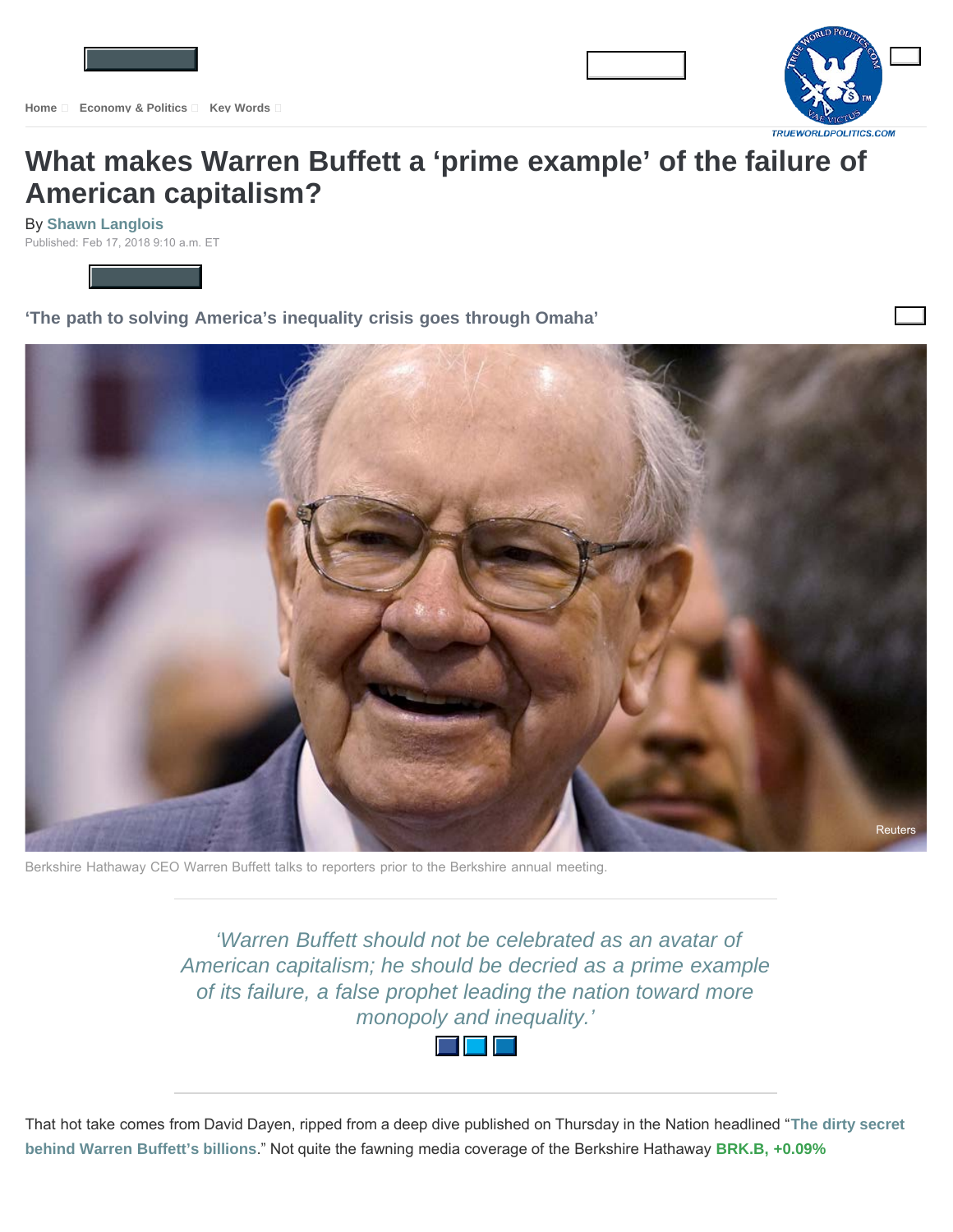**[BRK.A, +0.64%](https://www.marketwatch.com/investing/stock/brk.a?mod=MW_story_quote)** boss you've probably come to expect.

After all, he's the Oracle. The folksy host of the "Woodstock for capitalists." Bill Gates's bridge-playing buddy. And, as Dayen points out, Obama and Clinton hailed his endorsements, while Bernie Sanders backed his take on taxes. Even Katy Perry **[hangs with him](https://www.marketwatch.com/story/warning-to-bitcoin-fans-katy-perry-just-asked-warren-buffett-about-cryptos-2017-11-29)** and talks about bitcoin **[BTCUSD, +4.06%](https://www.marketwatch.com/investing/stock/btcusd?mod=MW_story_quote)** .

"The press treats him like a Kardashian, publishing quirky features about his bad eating habits, frugal spending, and hobnobbing with celebrities," Dayen writes.

But there's a dark side to all this, according to Dayen.

## **The 'unfair advantages'**

"[M]onopoly power and the unfair advantages it provides" is the driving force behind Buffett's massive fortune, in Dayen's view.

"Companies in Buffett's portfolio have extorted windfall profits, ripped off taxpayers, and abused customers," he says, adding that Buffett "makes no secret of his fondness for monopoly. He repeatedly highlights the key to his personal fortune: finding businesses surrounded by a monopoly moat, keeping competitors at bay."

Moat-wise, Buffett has said as much.

"If you've got the power to raise prices without losing business to a competitor, you've got a very good business," Buffett once said. "If you've got a good enough business, if you have a monopoly newspaper or if you have a network television station, your idiot nephew could run it."

And at a Berkshire Hathaway annual meeting back in 2000, he said that "we think in terms of that moat and the ability to keep its width and its impossibility of being crossed. We tell our managers we want the moat widened every year."

But that doesn't sit well with Dayen.

## **The 'road to oligarchy'**

"America isn't supposed to allow moats, much less reward them," he writes in the piece. "Our economic system, we claim, is founded on free and fair competition. We have laws over a century old designed to break up concentrated industries, encouraging innovation and risk-taking. In other words, Buffett's investment strategy should not legally be available, to him or anyone else."